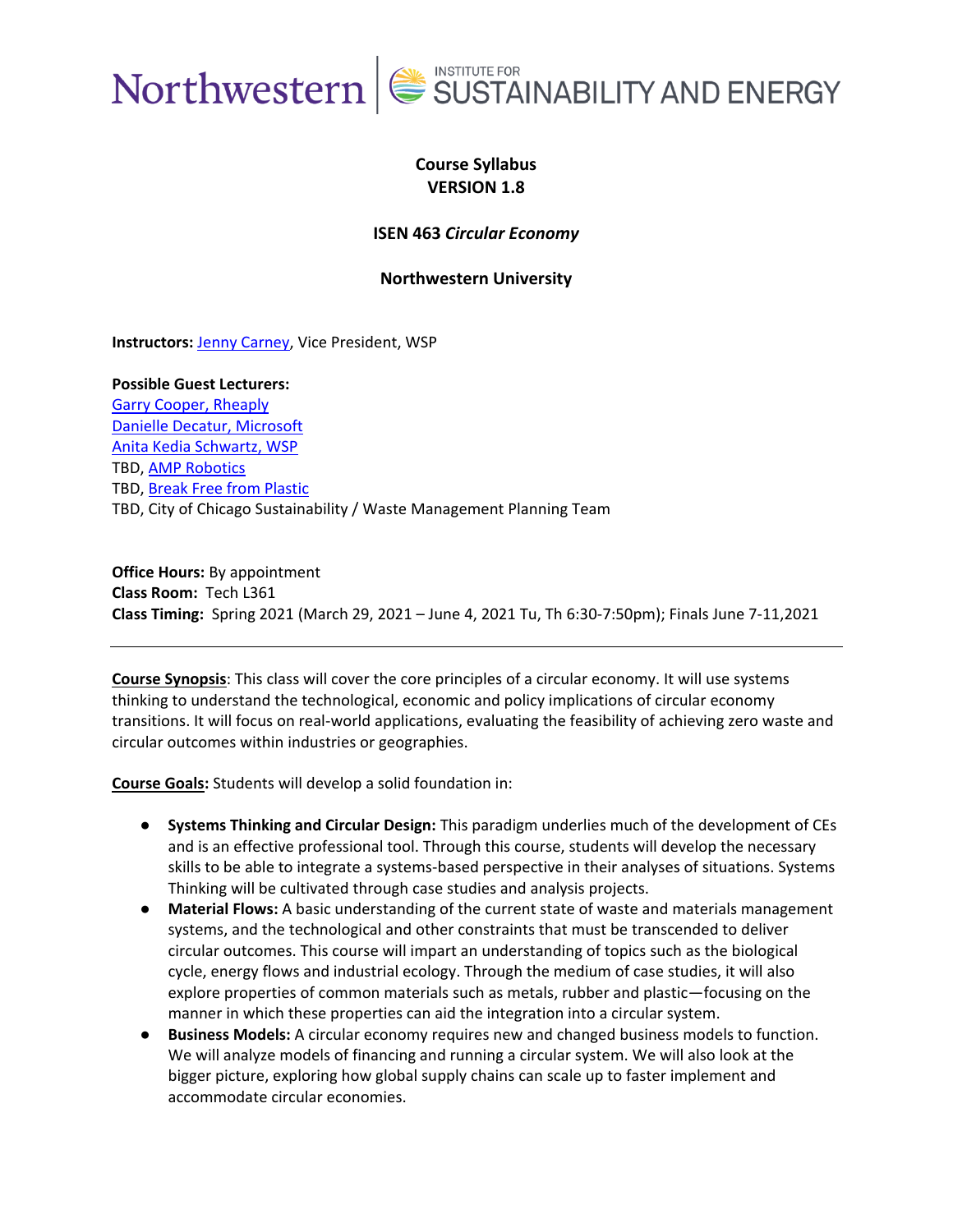### ● **Incentivizing and Measuring the Circular Economy:** Policy considerations are important to the success of a circular economy. This course will consider the practicalities of delivering a circular economy, addressing the key incentives of all stakeholders involved. It will also consider the available tools to measure the impact and circularity of such systems.

#### **Grading/Assessment**:

Grading will be based on the following rubric:

| Component     | Weight | <b>Details</b>                                                                                                     | <b>Due</b> |
|---------------|--------|--------------------------------------------------------------------------------------------------------------------|------------|
| Participation | 10%    | Based on attendance and instructor assessment of                                                                   | Ongoing    |
|               |        | preparation and participation in class on a weekly basis                                                           |            |
| Quizzes       | 20%    | Conventional in-class quizzes based on the content. These                                                          | Week #3    |
|               |        | will be declared beforehand and will focus on the details                                                          | Week #5    |
|               |        | of current practices and outcomes of the linear economy,                                                           |            |
|               |        | emergent standards and measurement methodologies to                                                                |            |
|               |        | drive circular outcomes, and theoretical frameworks                                                                |            |
|               |        | explored in class. Questions may include definitions,                                                              |            |
|               |        | analyses, etc                                                                                                      |            |
| Case Study    | 30%    | There will be two case studies assigned. Students will                                                             | Week #4    |
| Assignments   |        | research circularity approaches and use case study                                                                 | Week #6    |
|               |        | examples and datasets to evaluate against assigned case                                                            |            |
|               |        | questions and develop positions (usually 2-3 questions).                                                           |            |
|               |        | Topics will vary but may include quantifying                                                                       |            |
|               |        | environmental and business implications, or assessing                                                              |            |
|               |        | how the case reallocates benefit and burden, meets<br>financial viability criteria, or addresses consumer behavior |            |
|               |        | and social values considerations.                                                                                  |            |
|               |        |                                                                                                                    |            |
| Final         | 40%    | Groups of 3-4 students will identify a waste-generating                                                            | Week #10   |
| Presentation  |        | practice with potential for circular disruption, design a                                                          |            |
| & Paper       |        | circular solution concept and consider the aspects of its                                                          |            |
|               |        | implementation.                                                                                                    |            |
|               |        |                                                                                                                    |            |
|               |        | Students will be expected to deliver:                                                                              |            |
|               |        | 10-minute Elevator Pitch of Solution (Powerpoint<br>1.                                                             |            |
|               |        | Presentation in Class)                                                                                             |            |
|               |        | 2. A written, 5-page paper submitted at 8am on the                                                                 |            |
|               |        | morning of the last class.                                                                                         |            |
|               |        |                                                                                                                    |            |
|               |        | Students will be assessed in the following ways:                                                                   |            |
|               |        | 1. Peer Ratings: Group members will rate each                                                                      |            |
|               |        | other's contributions. (5%)                                                                                        |            |
|               |        | 2. In-Class Presentation: The group will receive a                                                                 |            |
|               |        | team grade base on the clarity of the message                                                                      |            |
|               |        | and the quality of presentation (10%)                                                                              |            |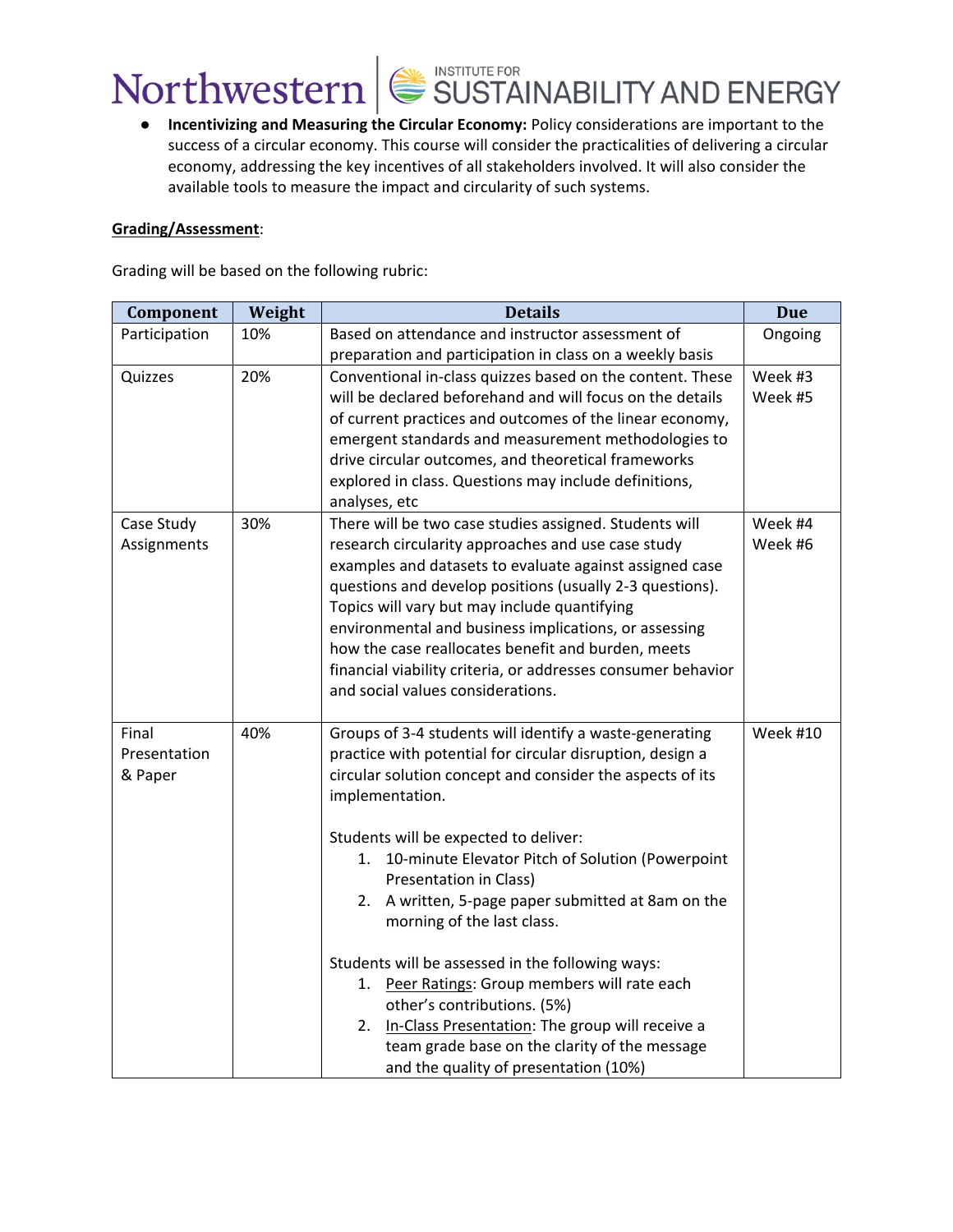| 3. | Written Project: The instructor will provide a<br>grade to the group based on the assessment of<br>the issue/opportunity for a circular solution, the<br>quality of the recommendation/solution and the<br>depth of implementation planning and risk<br>assessment. Further details on expectations for<br>the project will be shared when teams are formed<br>(25%) |  |
|----|----------------------------------------------------------------------------------------------------------------------------------------------------------------------------------------------------------------------------------------------------------------------------------------------------------------------------------------------------------------------|--|
|    | All students will be expected to be involved and engaged<br>in presentations of others. Failure attend or show respect<br>during the presentation of the others could result in a<br>reduction in the team grade on the final project.                                                                                                                               |  |

### **Grading Policy:**

Grades will be assigned based on all the work you have completed during the semester following the traditional practice of A=90-100, B=80-89, C=70-79, D=60-69, F<60.

### **Course Readings:**

The following texts are required for the class.

- 1. Webster, K. *Circular Economy: A Wealth of Flows*. Ellen MacArthur Foundation, 2nd Edition, 2016.
- 2. Raworth, K. *Doughnut Economics. Seven Ways to Think Like a 21st-Century Economist.* Random House, 2017. Print.

Other standards, reports, articles and essays will be assigned and distributed in class. Recommended or required additional reading will include but is not limited to:

- UL 2799 Environmental Claim Validation Procedure for Zero Waste to Landfill
- UL 3600 Outline of Investigation for Measuring and Reporting Circular Economy Aspects of Products, Sites and Organizations
- *Circularity Gap Report 2020*. Circle Economy. 2020.
- *[Achieving Operational Zero Waste: An inside look into Microsoft](https://download.microsoft.com/download/7/2/8/72830831-5d64-4f5c-9f51-e6e38ab1dd55/Zero_Waste_External_Whitepaper.pdf)'s operational zero waste journey*. Microsoft, in partnership with WSP. 2020.
- Kaza, Silpa; Yao, Lisa C.; Bhada-Tata, Perinaz; Van Woerden, Frank. *What a Waste 2.0 : A Global Snapshot of Solid Waste Management to 2050*. Urban Development;. Washington, DC: World Bank. 2018 © World Bank. https://openknowledge.worldbank.org/handle/10986/30317 License: CC BY 3.0 IGO.
- Ellen MacArthur Foundation, "The New Plastics Economy: Rethinking the Future of Plastics"
- 2020 Chicago Waste Characterization Study

#### **Websites:**

At points you may be required to watch videos, read blogs, or explore websites outside of class.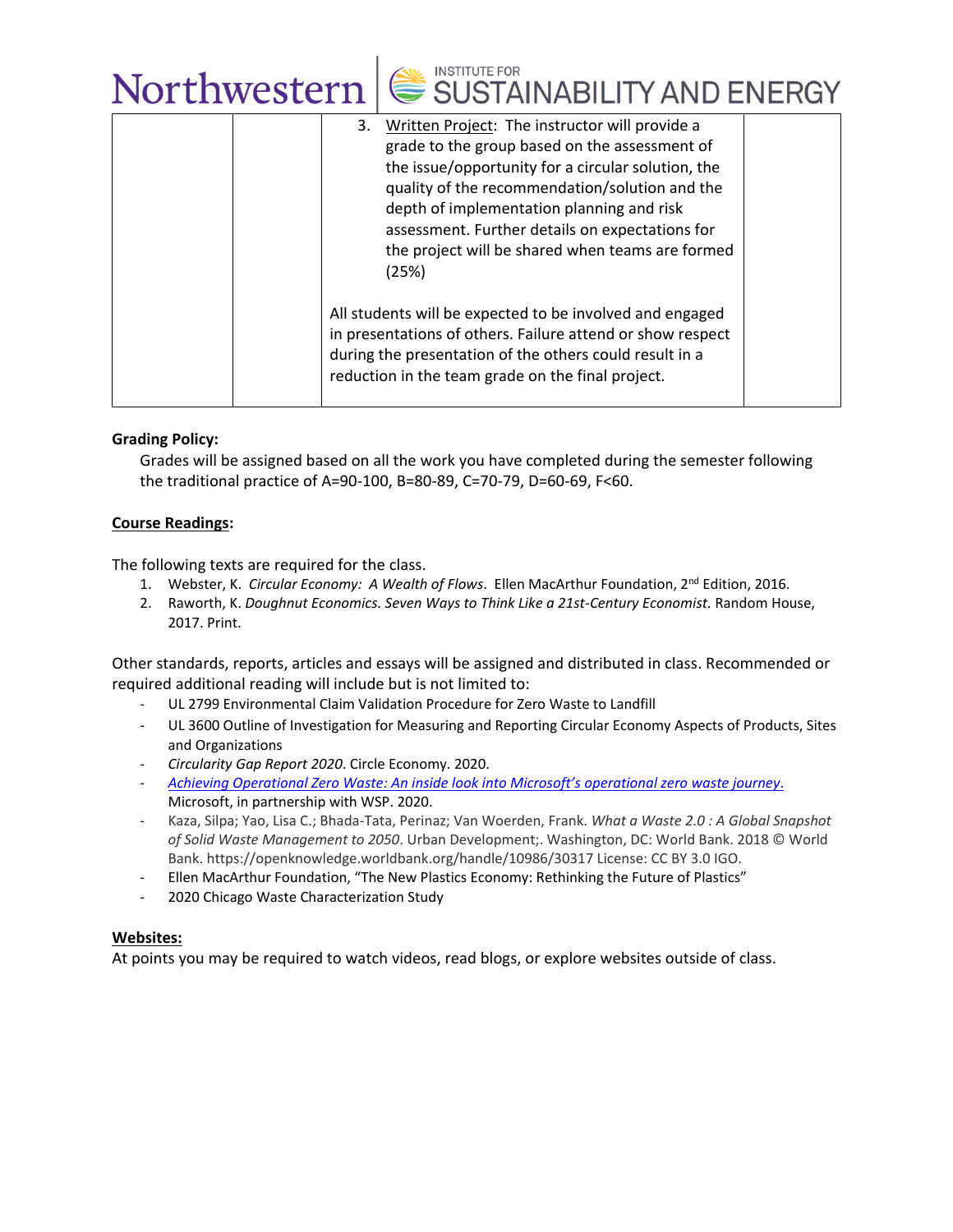

### **CLASS OUTLINE**

| <b>Weekly Topic</b>                                                           | <b>Description</b>                                                                                                                                                                                                                                                                                                                                                                                                                                                         |  |
|-------------------------------------------------------------------------------|----------------------------------------------------------------------------------------------------------------------------------------------------------------------------------------------------------------------------------------------------------------------------------------------------------------------------------------------------------------------------------------------------------------------------------------------------------------------------|--|
| 1: Intro to Circular<br>Economy, Systems<br>Thinking, and Course<br>Logistics | Introduction to course, its objectives and expectations of students<br>$\bullet$<br>When and why did the economy become linear?<br>$\bullet$<br>Orientation to circular economy and systems thinking principles<br>$\bullet$<br><b>Required Readings</b><br>Circular Economy: A Wealth of Flows. Introduction and Chapter 3                                                                                                                                                |  |
|                                                                               | Doughnut Economics. Chapters 2 and 6<br>Robin Wall Kimmerer, Serviceberry essay<br>Tuesday, 3.30<br><b>NA</b>                                                                                                                                                                                                                                                                                                                                                              |  |
|                                                                               | Thursday, 4.1                                                                                                                                                                                                                                                                                                                                                                                                                                                              |  |
| 2: The State of Waste in<br>the Linear Economy                                | Virtual only<br>Waste generation and management flows and characterization<br>$\bullet$<br>The environmental and social impacts of linear and extractive<br>$\bullet$<br>practices<br>Economic drivers of current state approaches<br>$\bullet$<br>Overview of constraints to adopting circular practices<br>$\bullet$<br><b>Required Readings</b><br>What a Waste 2.0: A Global Snapshot of Solid Waste Management to 2050<br>Circularity Gap Report 2020<br>Tuesday, 4.6 |  |
|                                                                               |                                                                                                                                                                                                                                                                                                                                                                                                                                                                            |  |
| 3: Human Behavior and<br>Circularity                                          | Thursday, 4.8<br>Fundamentals of human behavior as consumers, producers, and<br>$\bullet$<br>materials managers<br>Values and norms in the US & beyond<br>$\bullet$<br>Nudging behavior change for circular outcomes<br>$\bullet$<br><b>Required Readings</b><br>Circular Economy: A Wealth of Flows. Chapters 5 and 7<br>Doughnut Economics. Chapter 3<br><b>QUIZ #1 COVERING WEEKS 1-2</b><br>Tuesday, 4.13<br>Thursday, 4.15                                            |  |
|                                                                               | Lecture, breakout,                                                                                                                                                                                                                                                                                                                                                                                                                                                         |  |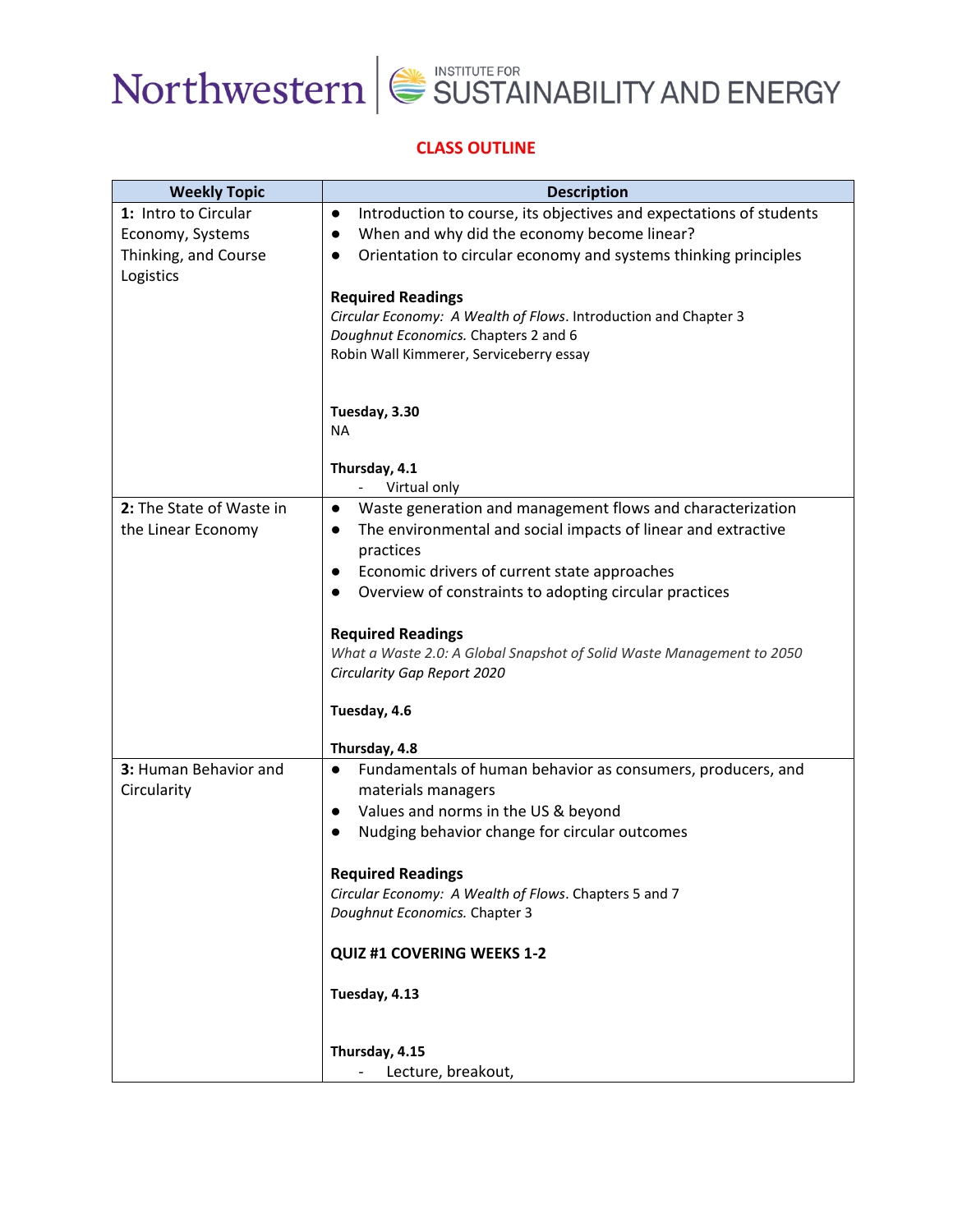| 4: Infrastructure &              | Material flows in circular systems<br>$\bullet$                                   |  |  |
|----------------------------------|-----------------------------------------------------------------------------------|--|--|
| <b>Technology Transformation</b> | Processing realities of common materials such as cardboard, plastics,             |  |  |
| for Material Flows in            | $\bullet$<br>cloth, rubber and metals                                             |  |  |
|                                  |                                                                                   |  |  |
| Circular Systems                 | Reverse logistics infrastructure needs and opportunities<br>$\bullet$             |  |  |
|                                  | Impacts of flows beyond raw materials such as transportation, energy<br>$\bullet$ |  |  |
|                                  |                                                                                   |  |  |
|                                  | <b>Required Readings</b><br>Circular Economy: A Wealth of Flows. Chapters 6 and 8 |  |  |
|                                  |                                                                                   |  |  |
|                                  | <b>CASE STUDY #1 DUE</b>                                                          |  |  |
|                                  |                                                                                   |  |  |
|                                  | Tuesday, 4.20                                                                     |  |  |
|                                  |                                                                                   |  |  |
|                                  | Thursday, 4.22                                                                    |  |  |
| 5: Material palettes and         | Product life cycles<br>$\bullet$                                                  |  |  |
| product design                   | Materials conducive to circularity based on physical properties<br>$\bullet$      |  |  |
|                                  | Proprietary versus open-source circular systems and the implications<br>$\bullet$ |  |  |
|                                  | for product design and branding                                                   |  |  |
|                                  | Examples of circular and non-circular designs in food, packaging,<br>$\bullet$    |  |  |
|                                  | electronics, and clothing                                                         |  |  |
|                                  |                                                                                   |  |  |
|                                  | <b>Required Readings</b>                                                          |  |  |
|                                  | Ellen MacArthur Foundation, "The New Plastics Economy: Rethinking the Future      |  |  |
|                                  | of Plastics"                                                                      |  |  |
|                                  |                                                                                   |  |  |
|                                  | <b>QUIZ #2 COVERING WEEKS 4-5</b>                                                 |  |  |
|                                  |                                                                                   |  |  |
|                                  | Establishment of groups for final project, review of final project                |  |  |
|                                  | objectives and output, discussion of potential topics.                            |  |  |
|                                  |                                                                                   |  |  |
|                                  | Tuesday, 4.27                                                                     |  |  |
|                                  | Guest lecture: Garry Cooper, Rheaply (confirmed)                                  |  |  |
|                                  |                                                                                   |  |  |
|                                  | Thursday, 4.29                                                                    |  |  |
| 6: Business-scale circularity    | GHG accounting, waste-related emissions and voluntary actions by<br>$\bullet$     |  |  |
| & measurement                    | companies                                                                         |  |  |
|                                  | Corporate sustainability, zero waste, co-opetition and global supply<br>$\bullet$ |  |  |
|                                  | chain influence                                                                   |  |  |
|                                  | Measuring zero waste and circular progress in business operations<br>$\bullet$    |  |  |
|                                  | Leading practices from Fortune 500 companies<br>$\bullet$                         |  |  |
|                                  | New business models and innovative small-scale players<br>$\bullet$               |  |  |
|                                  |                                                                                   |  |  |
|                                  | <b>Required Readings</b>                                                          |  |  |
|                                  | UL 2799 Environmental Claim Validation Procedure for Zero Waste to Landfill       |  |  |
|                                  | UL 3600 Outline of Investigation                                                  |  |  |
|                                  | Achieving Operational Zero Waste                                                  |  |  |
|                                  |                                                                                   |  |  |
|                                  | <b>CASE STUDY #2 DUE</b>                                                          |  |  |
|                                  |                                                                                   |  |  |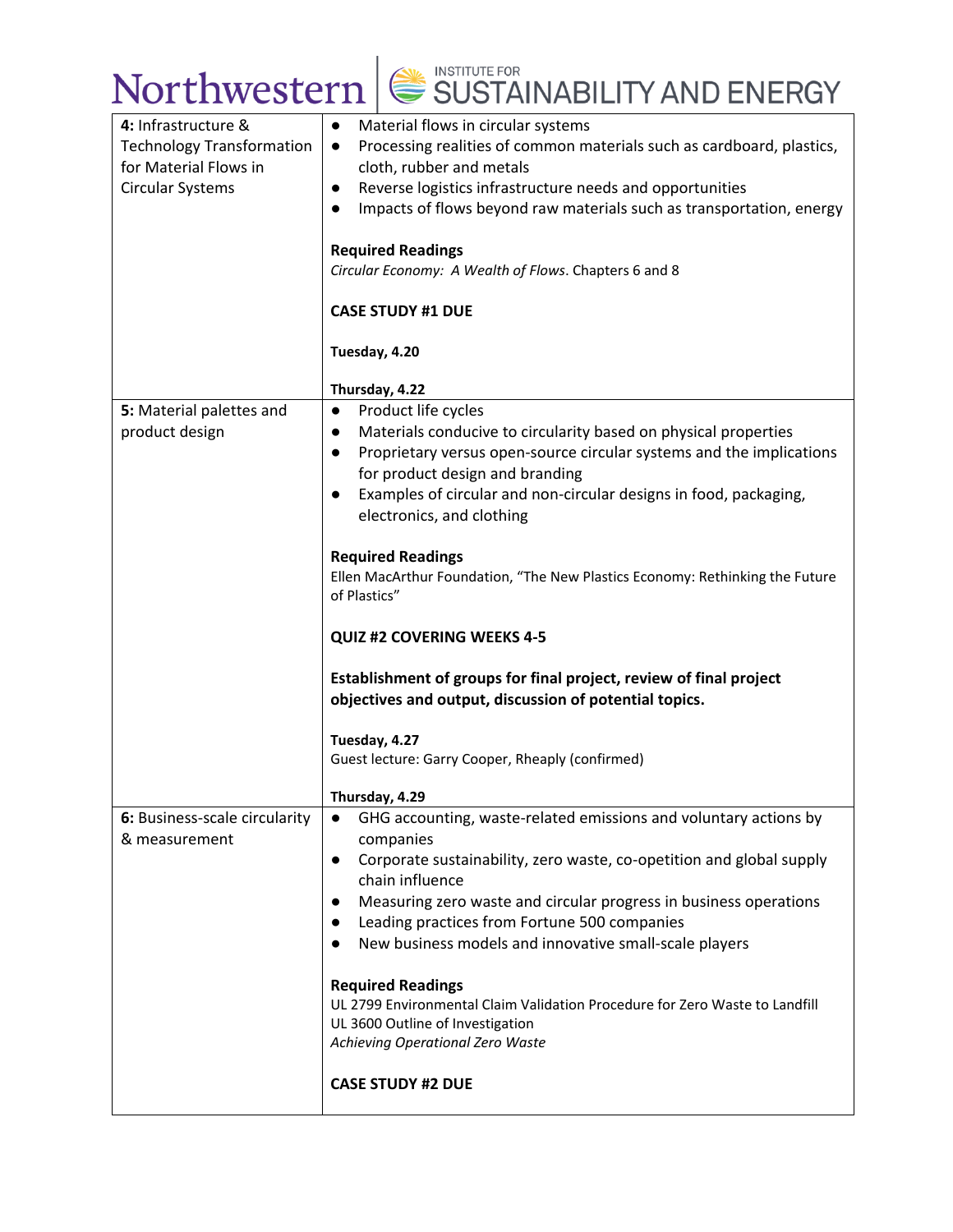|                                                      | Tuesday, 5.4                                                                                                                                                                                                                                                                                                                                                        |  |  |
|------------------------------------------------------|---------------------------------------------------------------------------------------------------------------------------------------------------------------------------------------------------------------------------------------------------------------------------------------------------------------------------------------------------------------------|--|--|
|                                                      | Thursday, 5.6<br>Guest lecture: Danielle Decatur, Microsoft (need to confirm)                                                                                                                                                                                                                                                                                       |  |  |
| 7: Local/regional-scale<br>circularity & measurement | Regulatory approaches and incentives for circularity<br>$\bullet$<br>Policy success and failure examples<br>$\bullet$<br>Adapting local infrastructure to meet global supply chains<br>$\bullet$<br>Measuring circularity within geographic boundaries<br>$\bullet$<br>Leading practices in the US and internationally<br>$\bullet$                                 |  |  |
|                                                      | <b>Required Readings</b><br>Circular Economy: A Wealth of Flows. Chapter 9<br>2020 Chicago Waste Characterization Study                                                                                                                                                                                                                                             |  |  |
|                                                      | <b>FINAL PROJECT OUTLINE DUE</b>                                                                                                                                                                                                                                                                                                                                    |  |  |
|                                                      | Tuesday, 5.11                                                                                                                                                                                                                                                                                                                                                       |  |  |
|                                                      | Thursday, 5.13                                                                                                                                                                                                                                                                                                                                                      |  |  |
| 8: Equity in the Circular<br>Economy                 | Upfront premiums for participating in circular systems<br>$\bullet$<br>The moral economy, economic inclusion and the circular economy<br>$\bullet$<br>workforce<br>Is the circular economy for economic growth or social and<br>$\bullet$<br>environmental well-being?                                                                                              |  |  |
|                                                      | Tuesday, 5.18                                                                                                                                                                                                                                                                                                                                                       |  |  |
|                                                      | Thursday, 5.20                                                                                                                                                                                                                                                                                                                                                      |  |  |
| 9: Implementation minutia<br>and scaling approaches  | Detailed review of implementation examples, including the array of<br>$\bullet$<br>changes necessary, quantitative analysis for planning and reporting,<br>stakeholder mapping, and troubleshooting implementation obstacles<br>Examples covered might include:<br>$\bullet$<br>Eliminating single-use cups<br>Composting food waste<br>Eliminating packaging waste |  |  |
|                                                      | Tuesday, 5.25                                                                                                                                                                                                                                                                                                                                                       |  |  |
|                                                      | Thursday, 5.27                                                                                                                                                                                                                                                                                                                                                      |  |  |
| <b>10: Final Presentations</b>                       | Groups will present the 10-minute elevator pitches of their final<br>$\bullet$<br>presentations and field questions about their proposals.                                                                                                                                                                                                                          |  |  |
|                                                      | <b>FINAL PROJECT DUE</b>                                                                                                                                                                                                                                                                                                                                            |  |  |
|                                                      | Tuesday, 6.1                                                                                                                                                                                                                                                                                                                                                        |  |  |
|                                                      | Thursday, 6.3                                                                                                                                                                                                                                                                                                                                                       |  |  |